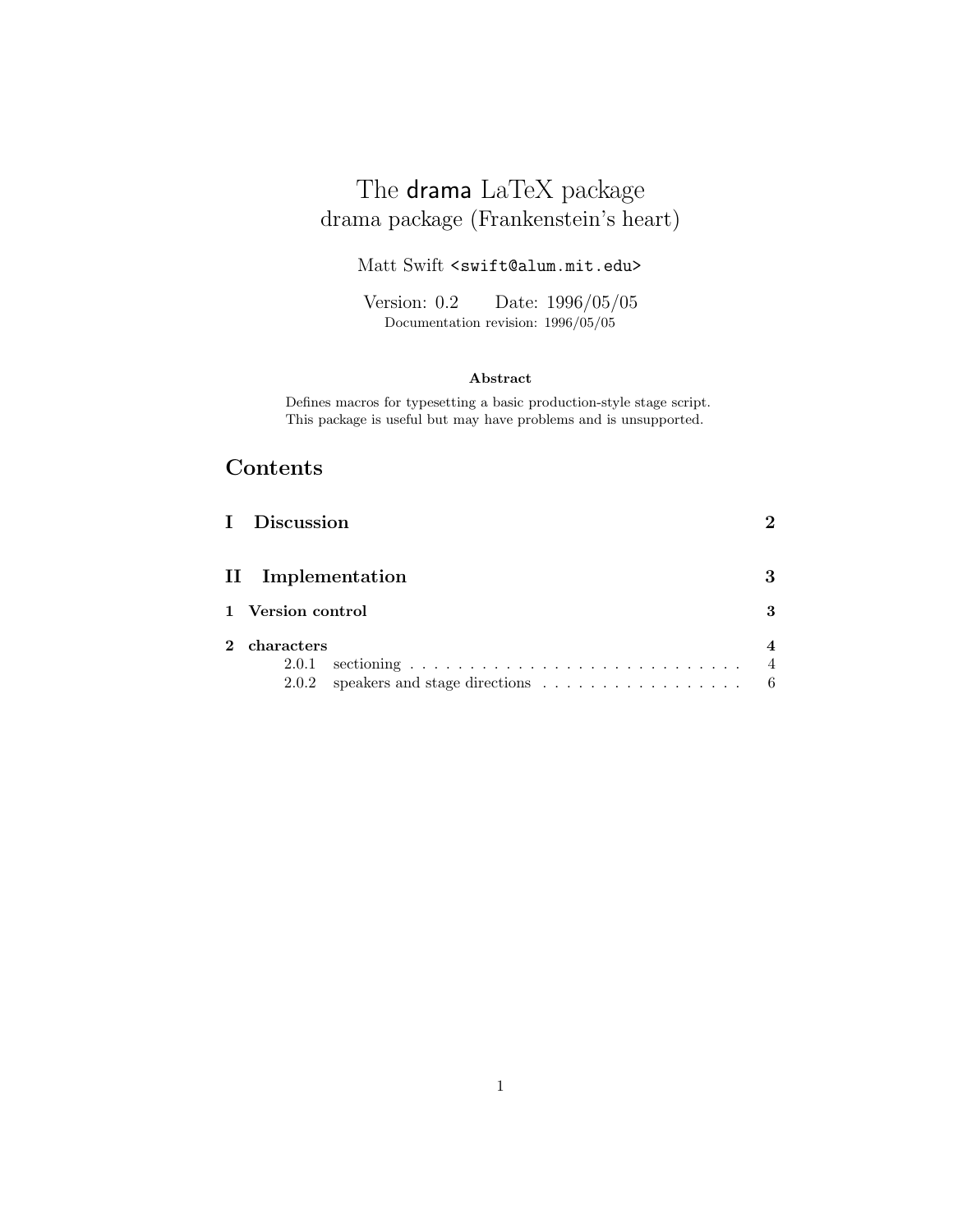# **Part I Discussion**

I am close to handling the insertion of a "continued" message at the top of the page when a speech is broken across the page. But it's not there yet.

script This is the only environment so far, for a basic production-style stage script. It is implemented as a bitstyle: see the *bits* package for details of use. I think you only need to issue an **\author**  $\{\langle author\delta\ name\rangle\}$  and **\date**  $\{\langle date\rangle\}$  command. Also, create an empty file called bits.cfg on your system (or put the \author declaration in it).

Options come in pairs (boldface is default):

oneact**/multiact** Multiact scripts use act numbers; oneacts just have scenes.

\character \character {\full description\} {\ame\} {\csname\} defines a new character.  $\langle full\ description \rangle$  is used in the dramatis personae listing.  $\langle name \rangle$  is the name to use to refer to the character in stage directions, and to introduce their speeches. \character defines a command  $\langle$ *csname* $\rangle$  which prints  $\langle name \rangle$  in the font given in \DirectStyle. Use this in stage directions. It is an abbreviation macro of category Character; following spacing is handled automatically for you. See the \SpeakAppend *abbrevs* package for details. Also defined is the command  $\langle \cos name \rangle$ says, which is used to introduce the character's speeches. The suffix "says" can be changed by redefining \SpeakAppend before using \character. You can also define it before loading the *drama* package.

\scene Use \scene and \act to start acts and scenes.

\act \direct {\stage directions}}. Use \setstage {\stage directions}} at the be-\direct ginning of scenes and acts.

\setstage

2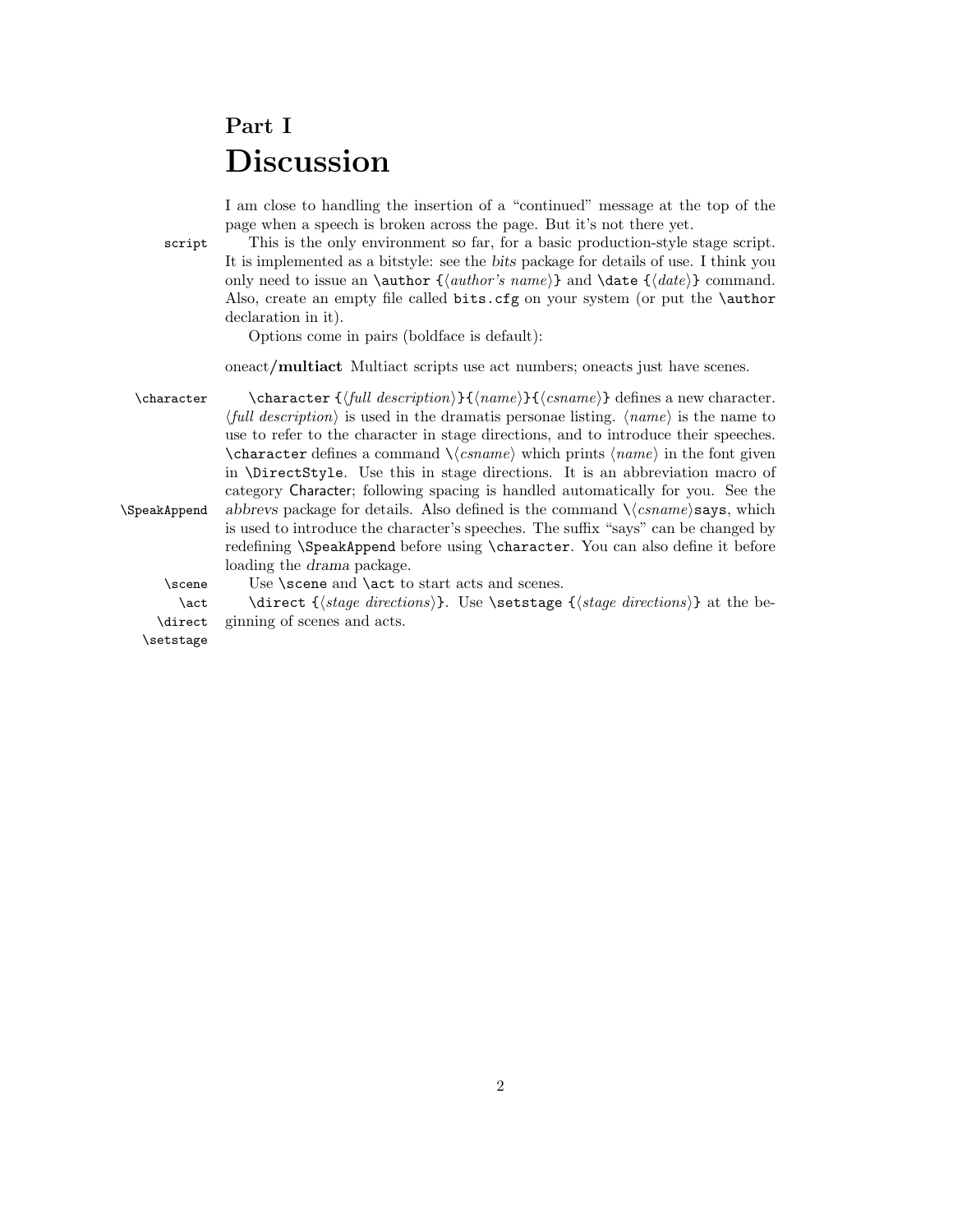# **Part II Implementation**

# **1 Version control**

```
\fileinfo
\DoXUsepackagE
\HaveECitationS
  \fileversion
     \filedate
       \docdate
      \PPOptArg
                 These definitions must be the first ones in the file.
                  1 \def\fileinfo{drama package (Frankenstein's heart)}
                  2 \def\DoXPackageS {}
                 3 \def\initelyHavECitationS {}
                 4 \def\fileversion{v0.2}
                  5 \def\filedate{1996/05/05}
                  6 \def\docdate{1996/05/05}
                  7 \edef\PPOptArg {%
                  8 \filedate\space \fileversion\space \fileinfo
                  9 }
```
If we're loading this file from a \ProcessDTXFile command (see the *compsci* package), then \JusTLoaDInformatioN will be defined; othewise we assume it is not (that's why the FunkY NamE).

If we're loading from \ProcessDTXFile, we want to load the packages listed in \DoXPackageS (needed to typeset the documentation for this file) and then bail out. Otherwise, we're using this file in a normal way as a package, so do nothing. \DoXPackageS, if there are any, are declared in the dtx file, and, if you're reading the typeset documentation of this package, would appear just above. (It's OK to call \usepackage with an empty argument or \relax, by the way.)

10 \makeatletter% A special comment to help create bst files. Don't change! 11 \@ifundefined{JusTLoaDInformatioN} {%

- 12 }{% ELSE (we know the compsci package is already loaded, too)
- 13 \UndefineCS\JusTLoaDInformatioN
- 14 \SaveDoXVarS
- 15 \eExpand\csname DoXPackageS\endcsname\In {%use \csname in case it's undefined
- 16 \usepackage{#1}%
- 17 }%
- 18 \RestoreDoXVarS
- 19 \makeatother
- 20 \endinput
- 21 }% A special comment to help create bst files. Don't change!

Now we check for LAT<sub>E</sub>X2e and declare the LaTeX package.

- 22 \NeedsTeXFormat{LaTeX2e}
- 23 \ProvidesPackage{drama}[\PPOptArg]
- 24 \RequirePackage{abbrevs,bits,dialogue,moredefs,relsize}
- 25 %\RequirePackage{xmark}
- 26 \let\sc@mark\Gobble
- 27 \VerboseErrors

28

- 29 \DeclareBooleanOptions{oneact}{multiact}
- 30 \ProcessOptions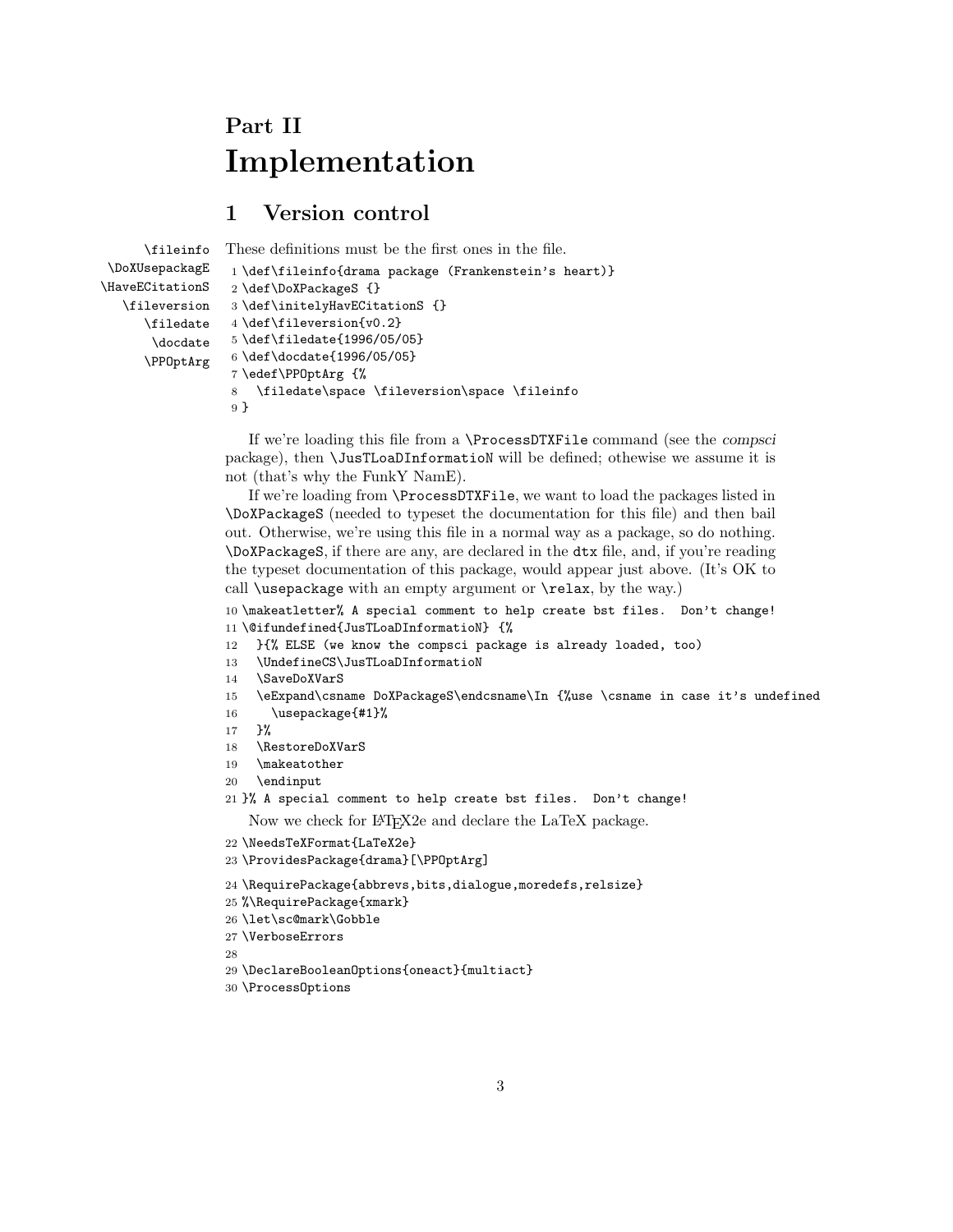# **2 characters**

```
\SpeakAppend
```

```
\sc@cast
\character
            31 \providecommand\SpeakAppend {says}
            32 \ReserveCS\sc@cast
            33 \NewUserAbbrevDefiner\NewCharacterAbbrev{Character}
            34 \let\TMFontCharacter\scshape
            35 \newcommand*\character [3] {% args: dramper name csname
            36 \expandafter\NewCharacterAbbrev\csname #3\endcsname{#2}%
            37 \NewName* {#3\SpeakAppend} {} {%
            38 \speak{#2}%
            39 }%
            40 \addto@macro\sc@cast{,#1}%
            41 }
```
The **\@cdr** gets rid of the first silly comma.

```
42 \newcommand\DramPer {%
```

```
43 \ifx\sc@cast\LongEmpty\else
44 {\larger\scshape Cast}%
45 \relax\begin{verse}
46 \edef\sc@t@a{\E@cdr\sc@cast\@nil}%
47 \@for\sc@t@b:=\sc@t@a \do {%
48 \sc@t@b\\%
49 }%
50 \relax\end{verse}%
```
Prepare for another set of characters.

```
51 \InitCS\sc@cast
```
 \bigbreak \fi

}

### **2.0.1 sectioning**

\sc@toks@saved@output We pull some fancy stuff with the output routine here. The algorithm is a simpler version of Knuth's (Knuth 1986, 260ff).

\newtokens\sc@toks@saved@output

```
56 \sc@toks@saved@output=\output
```
The \sc@botmark, if not empty, will contain text to be inserted at the top of the next page. It must contain vertical not horizontal material.

We actually need to communicate the boolean sc@directing via the mark, because only the information in the marks is guaranteed to reflect the state at the end of the page, and not several lines later.

```
57 \providelength\sc@len
```
- \newcommand\sc@outputwrapper {%
- \setlength{\sc@len}{\dp255}%
- \the\sc@toks@saved@output
- \def\sc@t@b {%
- \sc@botmark
- \addtolength{\sc@len}{-\prevdepth}%
- \kern\sc@len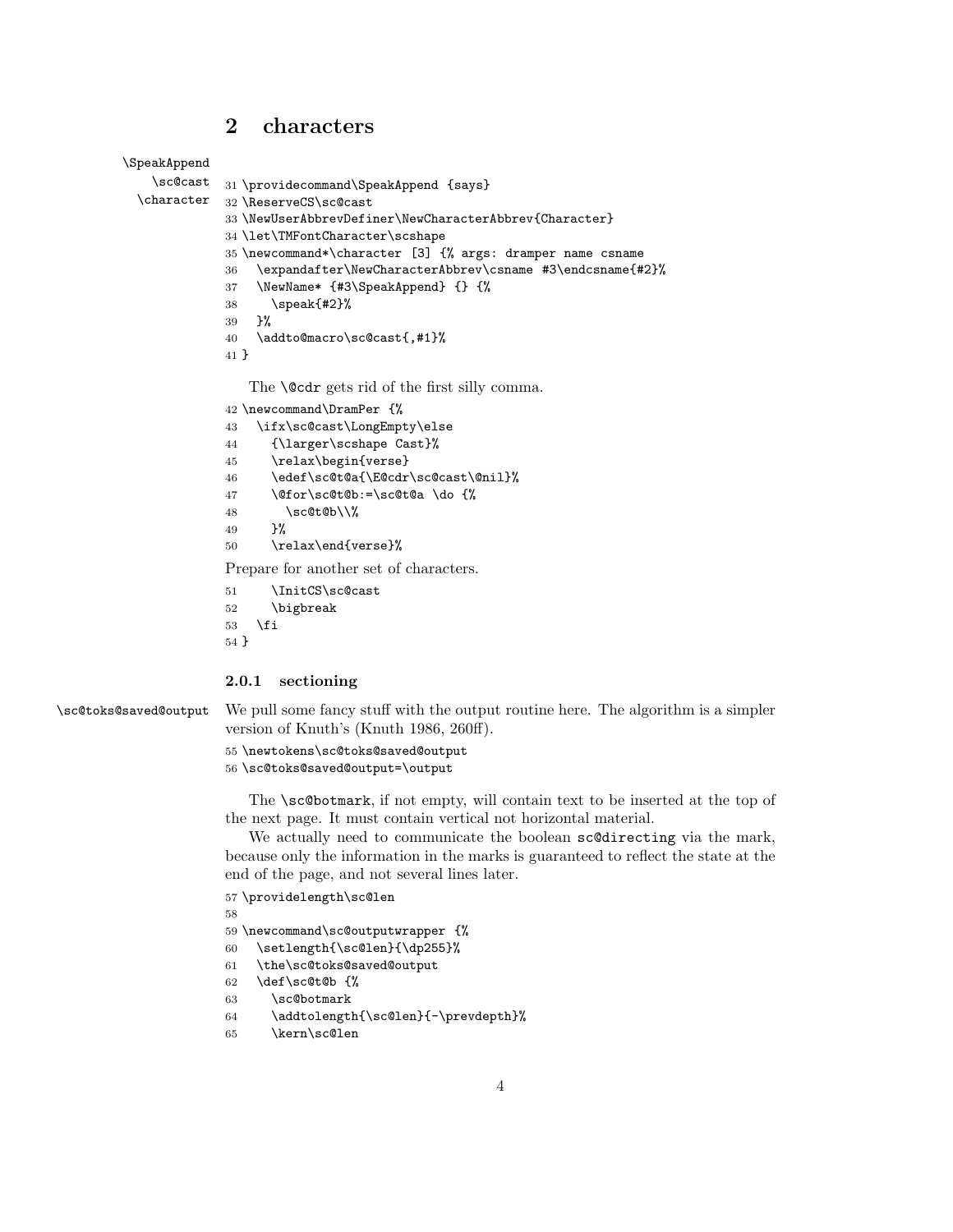```
66 }%
67 \InitCS\sc@t@a
68 \ifx\sc@botmark\ShortEmpty
69 \let\sc@t@a\sc@t@b
70 \else
71 \ifsc@directing
72 \let\sc@t@a\sc@t@b
73 \overrightarrow{fi}74 \overline{f}75 \sc@t@a
76 }
77 \newcommand\script {%
78 \MakeDirectTakeArg
79 \relax\begin{Script}%
80 }
81 \NewName{endscript} {} {%
82 \relax\end{Script}%
83 }
84 \NewName{script*} {} {%
85 \MakeDirectTakeNoArg
86 \relax\begin{Script}%
87 }
88 \NewName{endscript*} {} {%
89 \relax\end{Script}%
90 }
91 \newcommand\sc@make@begin@bit@D [2] {% args: bitstyle copystyle
92 \DefName{sc@begin@bit@#1@#2}{##1##2} {%
93 \def\BitStyle{#1}%
94 \sc@begin@bit@common{##1}{##2}%
95 \PreBitAll
96 %
97 % \ClaimXMarkTwo
98 % \FrankenInfo{drama}{The script environment is changing \protect\output.}%
99 % \output={\sc@outputwrapper}%
100 % \let\maxdepth\maxdimen
101 % \let\@maxdepth\maxdimen
102 \if@oneact@
103 \def\thepage {%
104 \arabic{bitbitbit}\hspace{\@ne em}\arabic{page}%
105 }%
106 \else
107 \def\thepage {%
108 \arabic{bitbit}--\arabic{bitbitbit}\hspace{\@ne em}\arabic{page}%
109 }%
110 \fi
111 \DramPer
112 %
113 \@nameuse{PreBit#1}%
114 }%
115 }
116 \newcommand\sc@make@end@bit@D [2] {% args: bitstyle copystyle
117 \DefName{sc@end@bit@#1@#2}{##1} {%
118 \sc@possiblyfinishdirecting
119 \TheEnd
```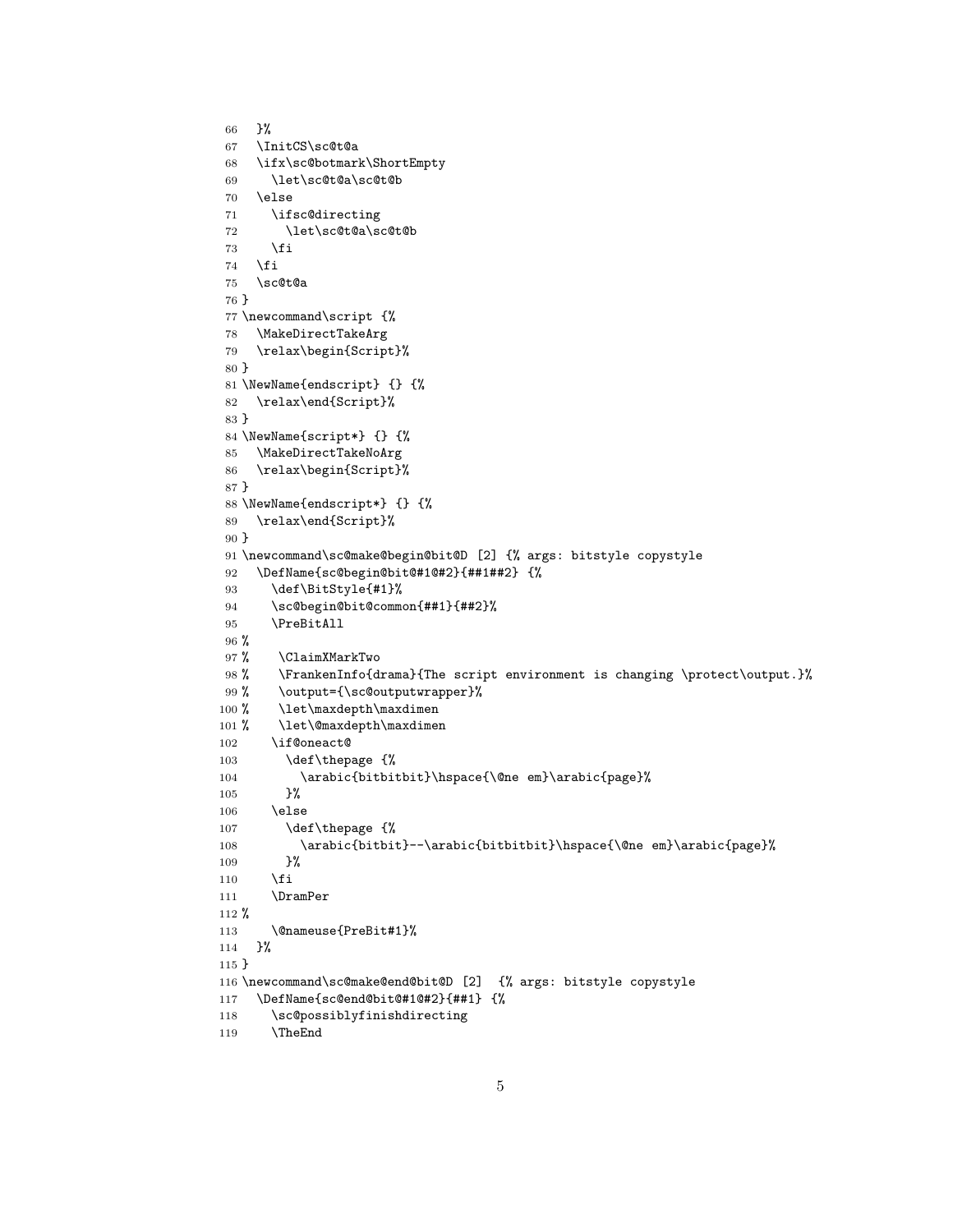```
120 \FrankenInfo{drama}{\protect\output is back to normal now.}%
121 }%
122 }
123 \NewBitstyle{Script}
124 \PromulgateComponentAcrossCopystyles{end@bit}{D}{Script}
125 \PromulgateComponentAcrossCopystyles{begin@bit}{D}{Script}
126
127 \newcommand\act {%
128 \sc@possiblyfinishdirecting
129 \sc@mark{\ShortEmpty}%
130 \stepcounter{bitbit}%
131 \pagebreak[3]%
132 \bigskip
133 \centerline{\relsize{2}Act \thebitbit}%
134 \par
135 \nobreak
136 \smallskip
137 }
138 \newcommand\scene {%
139 \sc@possiblyfinishdirecting
140 \sc@mark{\ShortEmpty}%
141 \stepcounter{bitbitbit}%
142 \pagebreak[3]%
143 \bigskip
144 \centerline{\relsize{1}Scene \thebitbitbit}%
145 \par
146 \nobreak
147 \smallskip
148 }
```
## **2.0.2 speakers and stage directions**

```
149 \newlength{\halfacross}
150 \setlength{\halfacross}{\textwidth}
151 \divide\halfacross by 2
152 \newlength{\quarteracross}
153 \setlength{\quarteracross}{\textwidth}
154 \divide\quarteracross by 4
155
156 \newenvironment{DramaTab} [1] {%
157 \relax\begin{list}{} {%
158 \setlength{\leftmargin}{#1}%
159 \setlength{\listparindent}{\z@}%
160 \sloppy
161    }%
162 \item\relax
163 }{%
164 \relax\end{list}%
165 }
166 \newcommand\setstage [1] {%
167 \relax\begin{DramaTab}{\halfacross}%
168 \DirectStyle
169 \DirectOpen
170 \ignorespaces
```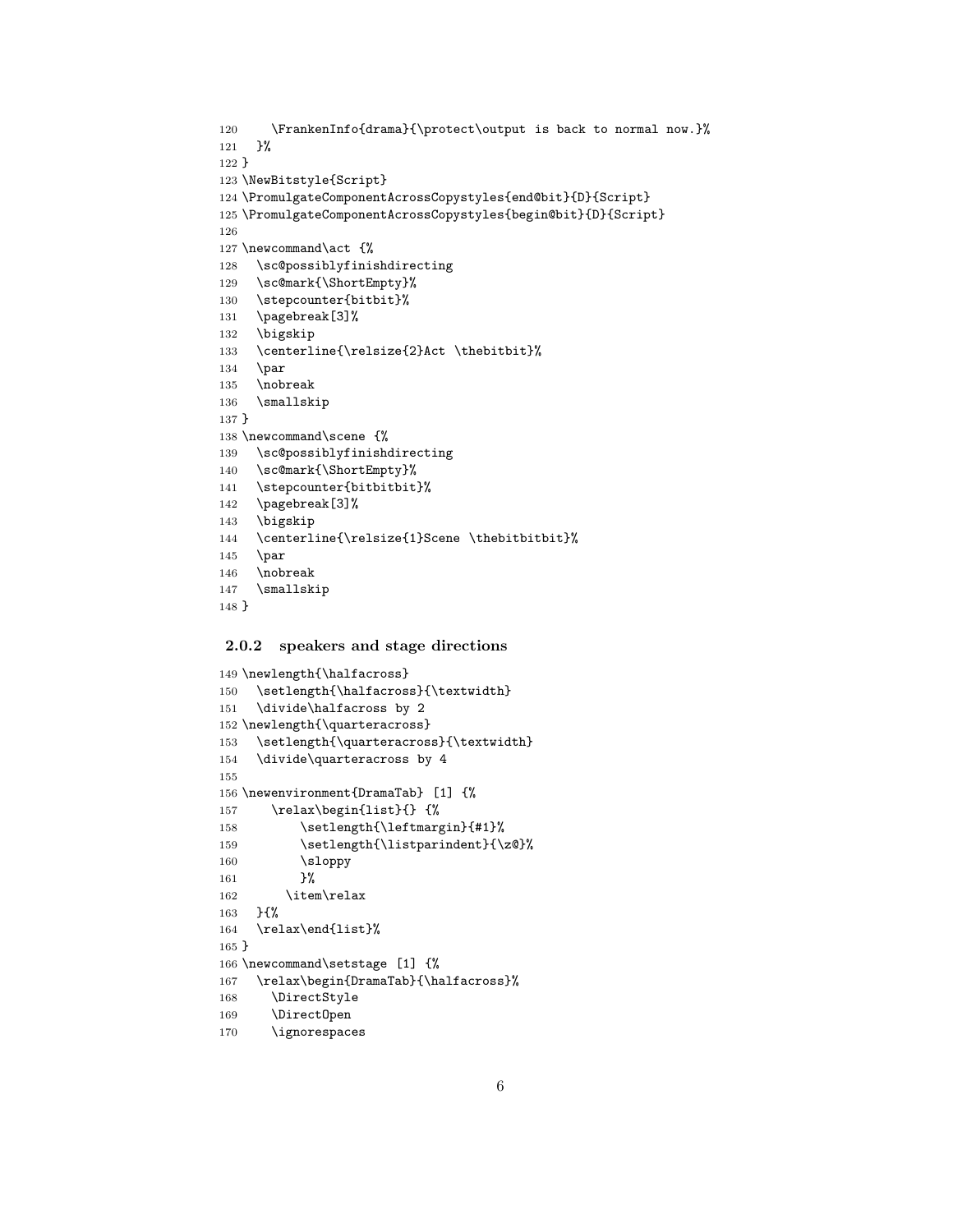```
171 #1%
172 \unskip
173 \DirectClose
174 \relax\end{DramaTab}%
175 }
```
It is a question of style whether to announce the speaker's name a second time, if his speech continues after a stage direction in a paragraph by itself. If the page breaks immediately before the stage direction, or duringit, no continuation message will be given. If it breaks after the stage direction, and before the next speaker is announced with the \speak command, a continuation message appropriate to the speaker *before* the stage direction is given. Of course, sectioning commands will cancel any continuation messages.

Communicating via the mark is giving me a problem. I need to solve this problem and replace @sc@bool with mark information.

Also, when using the no-argument form on a source with arguments, you cannot swallow the spaces with \ignorespaces, because the open brace shields them.

There are problems with certain combinations of taking arguments and reannouncing speakers after a stage direction. I should draw a chart, and see how I can handle things.

## \DirectOpen

```
\DirectClose 176 \newcommand\DirectOpen {\textrm{(}}
```

```
177 \newcommand\DirectClose {\textrm{)}}
178 \newboolean{sc@directing}
179
180 \newcommand*\DirectNoArg {%
181 \sc@noargs@finishdirecting
182 \sc@direct
183 }
184 \newcommand\DirectWithArg [1] {%
185 \sc@args@finishdirecting
186 \sc@direct
187 #1%
188 \sc@really@finishdirecting
189 }
190 \newcommand\sc@direct {%
191 \global\let\sc@lastmark\sc@themark
192 \sc@mark{\ShortEmpty}%
193 \sc@directingtrue
194 \pagebreak[0]% mild encouragement
195 \relax\begin{DramaTab}{\quarteracross}%
196 \DirectStyle
197 \DirectOpen
198 \ignorespaces
199 }
200 \newcommand\sc@really@finishdirecting {%
201 \unskip
202 \DirectClose
203 \relax\end{DramaTab}
204 \sc@directingfalse
205 % \sc@mark\expandafter{\sc@lastmark}% FIXME:
206 }
```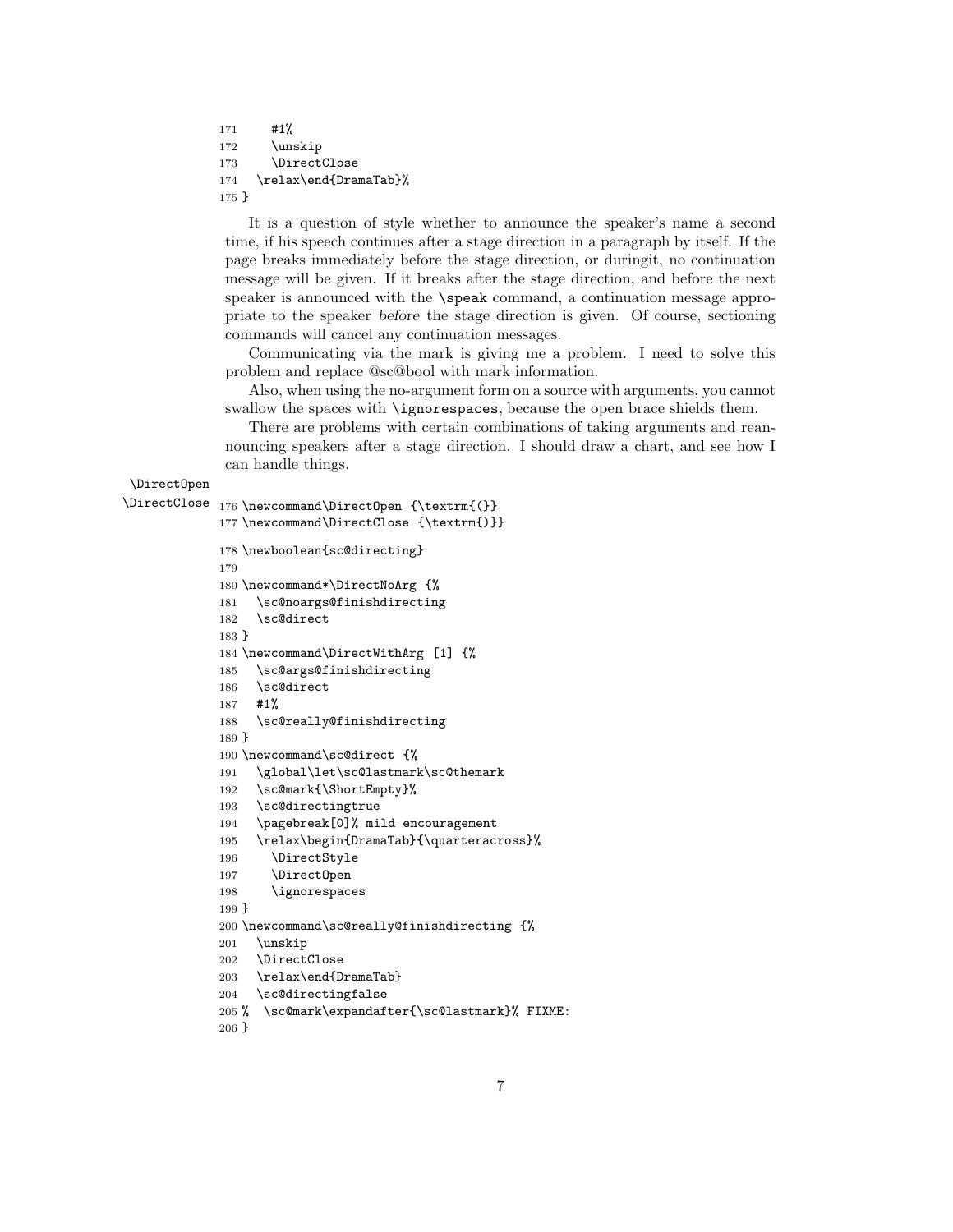Looks like args version is null.

```
207 \ReserveCS\sc@args@finishdirecting
208 \newcommand\sc@noargs@finishdirecting {%
209 \ifsc@directing
210 \sc@really@finishdirecting
211 \fi
212 }
213 \ReserveCS\sc@possiblyfinishdirecting
214 \newcommand\MakeDirectTakeArg {%
215 \let\sc@possiblyfinishdirecting\sc@args@finishdirecting
216 \let\direct\DirectWithArg
217 }
218 \newcommand\MakeDirectTakeNoArg {%
219 \let\sc@possiblyfinishdirecting\sc@noargs@finishdirecting
220 \let\direct\DirectNoArg
221 }
```
*To do: Do penalties better?*

#### \GiveSpeaker

```
222 \newcommand\GiveSpeaker [1] {%
223 \par
224 \centerline{\textsc{#1}}%
225 }
```
\GiveSpeakerContinued The space is explicit for clarity.

```
226 \newcommand\GiveSpeakerContinued [1] {%
227 \GiveSpeaker{#1\space\rlap{\textsl{(continued)}}}%
228 }
229 \newcommand\speak [1] {%
230 \sc@possiblyfinishdirecting
231 \sc@mark{\ShortEmpty}%
232 \pagebreak[2]%
233 \smallskip
234 \sc@mark{\GiveSpeakerContinued{#1}}%
235 \GiveSpeaker{#1}%
236 \par
237 \nopagebreak
238 \noindent
239 }
```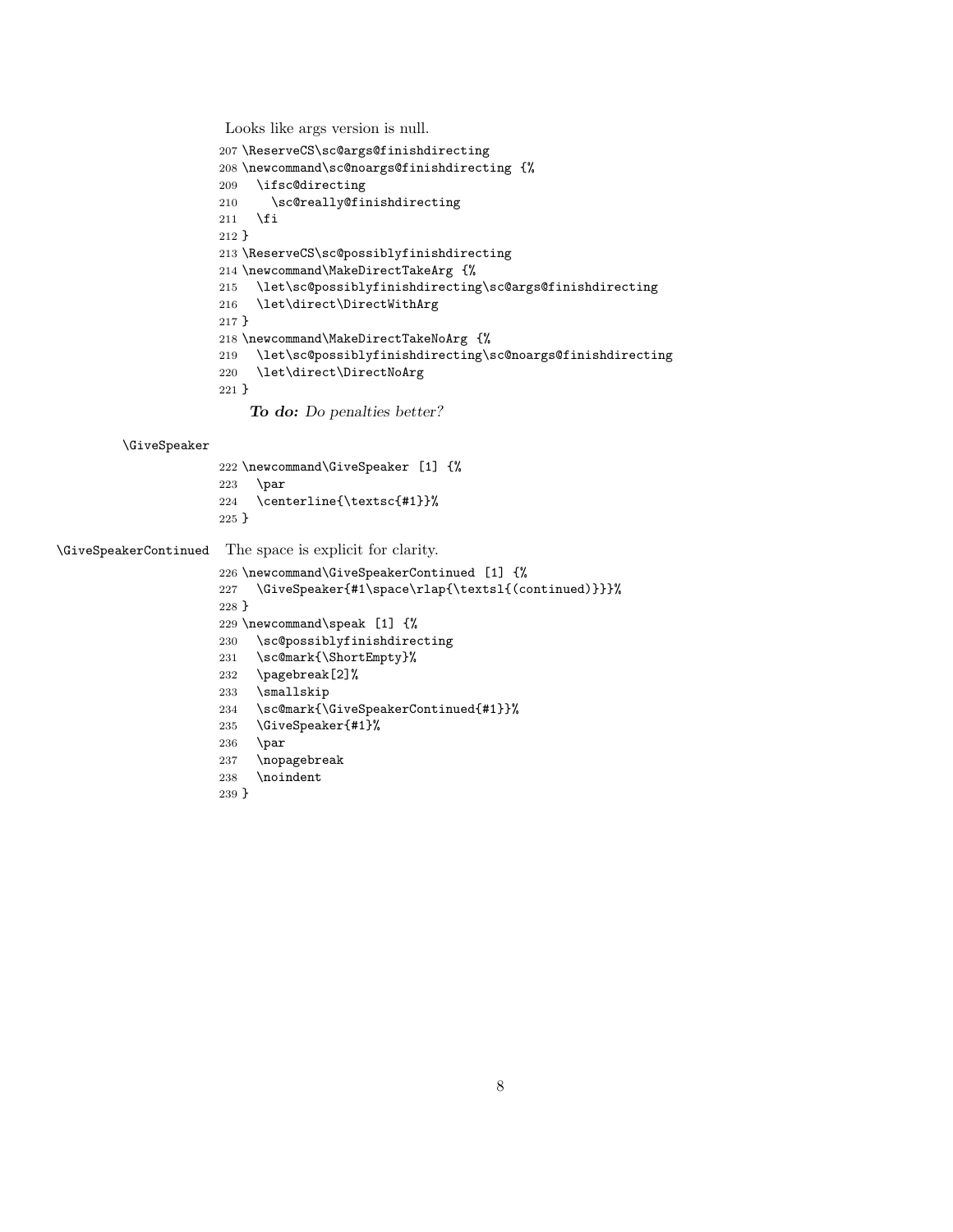# **References**

Knuth, Donald Ervin. 1986. *The TEXbook*. 16th printing, revised. Volume A of *Computers & Typesetting*. Illustrated by Duane Bibby. Reading MA: Addison Wesley. First published in 1984.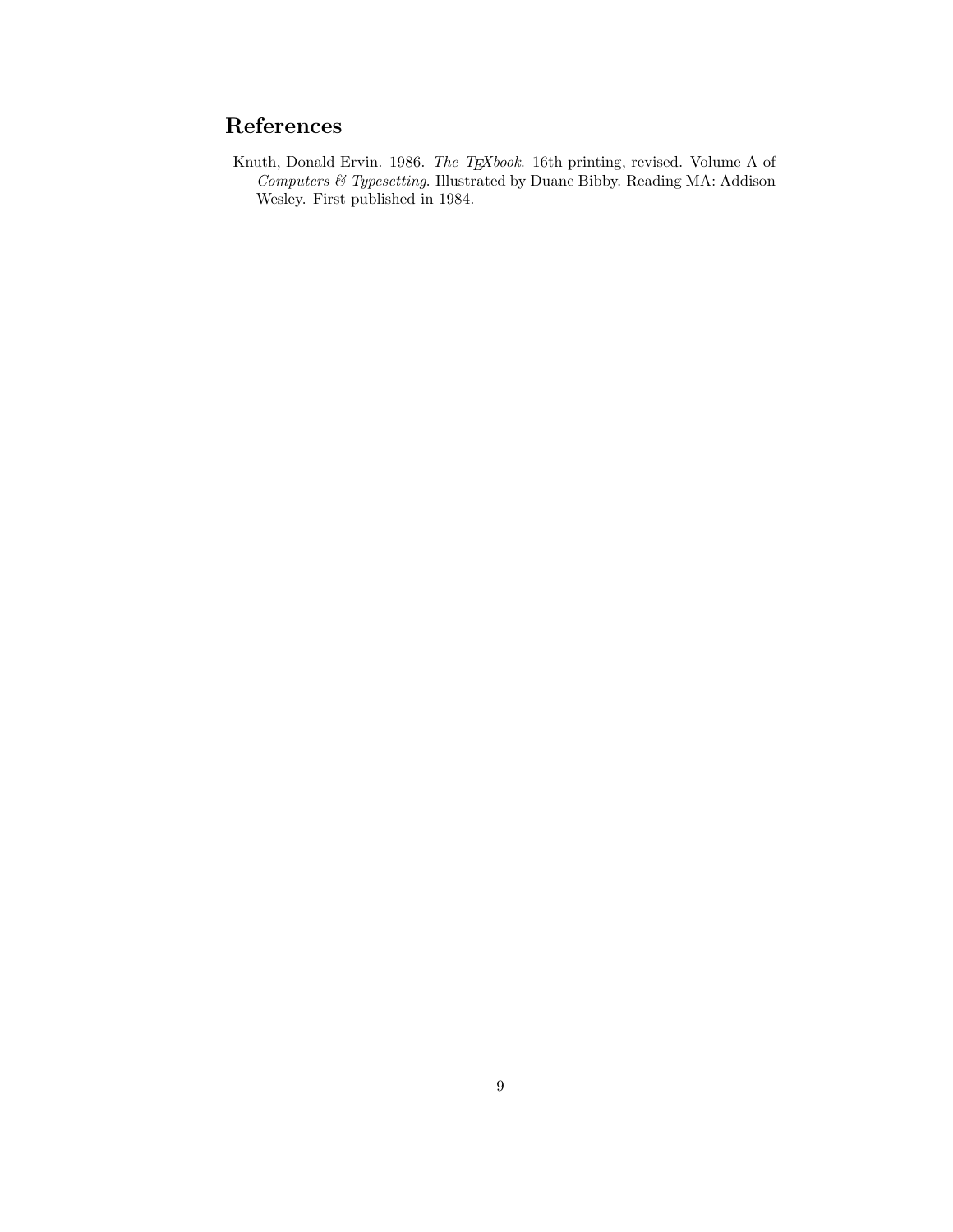# **Index**

Numbers written in italic refer to the page where the corresponding entry is described; numbers underlined refer to the code line of the definition; numbers in roman refer to the code lines where the entry is used.

**E**

#### **Symbols**

| $\sqrt{9}$ for  47                               | \E@cdr               |
|--------------------------------------------------|----------------------|
| $\text{^\{0}$ ifundefined  11                    | \edef .              |
| $\mathrm{\&}$ maxdepth $\ldots \ldots \cdot 101$ | \eExpand             |
| $\{\n$ enameuse  113                             | \else.               |
| \@ne 104, 108                                    | $\endots$ .          |
| $\text{Onil} \dots \dots \dots \quad 46$         | 8                    |
| $\lambda$ 48                                     | \endcsna             |
|                                                  | \endinpt             |
| $\mathbf{A}$                                     | environn             |
| $\act \dots \dots \dots 2, 127$                  | scri                 |
| $\addto \mathbb{C}$ 40                           | \expanda             |
| $\addtolength   64$                              |                      |
| $\arabic   104, 108$                             | $\overline{ii}$ .    |
| в                                                | \filedat             |
|                                                  | \fileini             |
| $\begin{bmatrix} 45, 45 \end{bmatrix}$           |                      |
| 79, 86, 157, 167, 195                            | \fileve <sub>1</sub> |

| 79, 86, 157, 167, 195                  |
|----------------------------------------|
| $\big\{\n  bigbreak\n  52\n$           |
| $\big\{\n  bigskip \ldots 132, 143\n $ |
| . 93<br>\BitStyle                      |

#### **C**

| \centerline 133, 144, 224      |  |  |
|--------------------------------|--|--|
| $\text{character} \dots 2, 31$ |  |  |
| \ClaimXMarkTwo  97             |  |  |
| \csname $15, 36$               |  |  |

#### **D**

| \DeclareBooleanOptions             |  |  |
|------------------------------------|--|--|
| . 29                               |  |  |
| $\text{def}$ 1-6, 62, 93, 103, 107 |  |  |
| \DefName  92, 117                  |  |  |
| \direct $2, 216, 220$              |  |  |
| \DirectClose                       |  |  |
| $\ldots$ 173, <u>176</u> , 202     |  |  |
| \DirectNoArg  180, 220             |  |  |
| \DirectOpen 169, 176, 197          |  |  |
| \DirectStyle  168, 196             |  |  |
| \DirectWithArg 184, 216            |  |  |
| \divide $\ldots$ 151, 154          |  |  |
| $\lambda$ do 47                    |  |  |
| $\delta$ . $\frac{1}{1}$           |  |  |
| $\Delta 2$                         |  |  |
| \DoXUsepackagE  1                  |  |  |
| $\text{dp}$ 60                     |  |  |
| $\Gamma$ 42, 111                   |  |  |

**L**

| $\E$ @cdr  46                                                                                                                                                                                                                                                                                    | $\langle$ larger  44                                                            |
|--------------------------------------------------------------------------------------------------------------------------------------------------------------------------------------------------------------------------------------------------------------------------------------------------|---------------------------------------------------------------------------------|
| $\text{led}$ 7, 46                                                                                                                                                                                                                                                                               | \leftmargin  158                                                                |
| $\text{Expand} \dots \dots \dots 15$                                                                                                                                                                                                                                                             | \let 26, 34, 69, 72,                                                            |
| $\text{else} \dots 43, 70, 106$                                                                                                                                                                                                                                                                  | 100, 101, 191,                                                                  |
| \end 50,                                                                                                                                                                                                                                                                                         | 215, 216, 219, 220                                                              |
| 82, 89, 164, 174, 203                                                                                                                                                                                                                                                                            | $\text{listparindent} \dots 159$                                                |
| $\end{t}$ 15, 36                                                                                                                                                                                                                                                                                 | \LongEmpty  43                                                                  |
| $\label{eq:conformal} \verb+\endinput + \ldots + \ldots + 20$                                                                                                                                                                                                                                    |                                                                                 |
| environments:                                                                                                                                                                                                                                                                                    | м                                                                               |
| script $\ldots \ldots 2$                                                                                                                                                                                                                                                                         | $\mathcal{L}$ makeatletter  10                                                  |
| $\text{expandafter} \dots 36, 205$                                                                                                                                                                                                                                                               | $\mathcal{L}$ makeatother  19                                                   |
|                                                                                                                                                                                                                                                                                                  | \MakeDirectTakeArg .                                                            |
| F                                                                                                                                                                                                                                                                                                | $\ldots \ldots \ldots$ 78, 214                                                  |
| $\{f_i$ . 53, 73, 74, 110, 211                                                                                                                                                                                                                                                                   | \MakeDirectTakeNoArg                                                            |
| $\label{eq:1} \verb $filedate  \ldots \underline{1}$                                                                                                                                                                                                                                             | $\ldots \ldots \ldots 85, 218$                                                  |
|                                                                                                                                                                                                                                                                                                  | $\text{maxdepth} \ldots \ldots 100$                                             |
| $\left\{ \text{fileversion} \dots \right\}$<br>$\mathbf 1$                                                                                                                                                                                                                                       | $\text{maxdimen} \dots 100, 101$                                                |
| $\verb+\FrankenInfo  98, 120$                                                                                                                                                                                                                                                                    |                                                                                 |
|                                                                                                                                                                                                                                                                                                  | N                                                                               |
| G                                                                                                                                                                                                                                                                                                | $\text{NeedsTeXFormat} \dots 22$                                                |
| \GiveSpeaker                                                                                                                                                                                                                                                                                     | \NewBitstyle  123                                                               |
| $\ldots$ 222, 227, 235                                                                                                                                                                                                                                                                           | $\neq$ $0$ 178                                                                  |
| \GiveSpeakerContinued                                                                                                                                                                                                                                                                            | \NewCharacterAbbrev                                                             |
| . <u>226</u>                                                                                                                                                                                                                                                                                     | $\ldots \ldots \ldots$ 33, 36                                                   |
| $\qquad$ 191                                                                                                                                                                                                                                                                                     | \newcommand $35,$                                                               |
| $\text{Cobble} \dots \dots \dots \quad 26$                                                                                                                                                                                                                                                       | 42, 59, 77, 91,                                                                 |
|                                                                                                                                                                                                                                                                                                  | $116, \quad 127, \quad 138,$                                                    |
| н                                                                                                                                                                                                                                                                                                |                                                                                 |
| \halfacross 149-151, 167                                                                                                                                                                                                                                                                         | $\begin{array}{ccc} 166, & 176, & 177, \\ 180, & 184, & 190, \end{array}$       |
| \HaveECitationS $\ldots$ 1                                                                                                                                                                                                                                                                       | 200, 208, 214,                                                                  |
| $\hbox{\tt hspace}$ 104, 108                                                                                                                                                                                                                                                                     | 218, 222, 226, 229                                                              |
|                                                                                                                                                                                                                                                                                                  |                                                                                 |
| Ι                                                                                                                                                                                                                                                                                                | $\label{thm:main} $$ \newlemvir {oment} \dots 156 $$ \newlempth \dots 149, 152$ |
| \if@oneact@ $\ldots \ldots 102$                                                                                                                                                                                                                                                                  | \NewName . 37, 81, 84, 88                                                       |
| \ifsc@directing 71, 209                                                                                                                                                                                                                                                                          | $\neq 55$                                                                       |
| $\iota$ ifx 43, 68                                                                                                                                                                                                                                                                               | \NewUserAbbrevDefiner                                                           |
| \ignorespaces . 170, 198                                                                                                                                                                                                                                                                         | . 33                                                                            |
| $\ln$ 15                                                                                                                                                                                                                                                                                         | $\n\cdot 135, 146$                                                              |
| $\IntCS$ 51, 67                                                                                                                                                                                                                                                                                  |                                                                                 |
| \initelyHavECitationS                                                                                                                                                                                                                                                                            | $\lambda$ :  238                                                                |
| . 3                                                                                                                                                                                                                                                                                              | $\n\neq 237$                                                                    |
| \item 162                                                                                                                                                                                                                                                                                        | О                                                                               |
|                                                                                                                                                                                                                                                                                                  | \output . 56, 98, 99, 120                                                       |
| $\mathbf{J}$ and $\mathbf{J}$ and $\mathbf{J}$ and $\mathbf{J}$ and $\mathbf{J}$ and $\mathbf{J}$ and $\mathbf{J}$ and $\mathbf{J}$ and $\mathbf{J}$ and $\mathbf{J}$ and $\mathbf{J}$ and $\mathbf{J}$ and $\mathbf{J}$ and $\mathbf{J}$ and $\mathbf{J}$ and $\mathbf{J}$ and $\mathbf{J}$ and |                                                                                 |

\JusTLoaDInformatioN 13 **P** \pagebreak .......

. 131, 142, 194, 232

**K** \kern . . . . . . . . . . . . 65